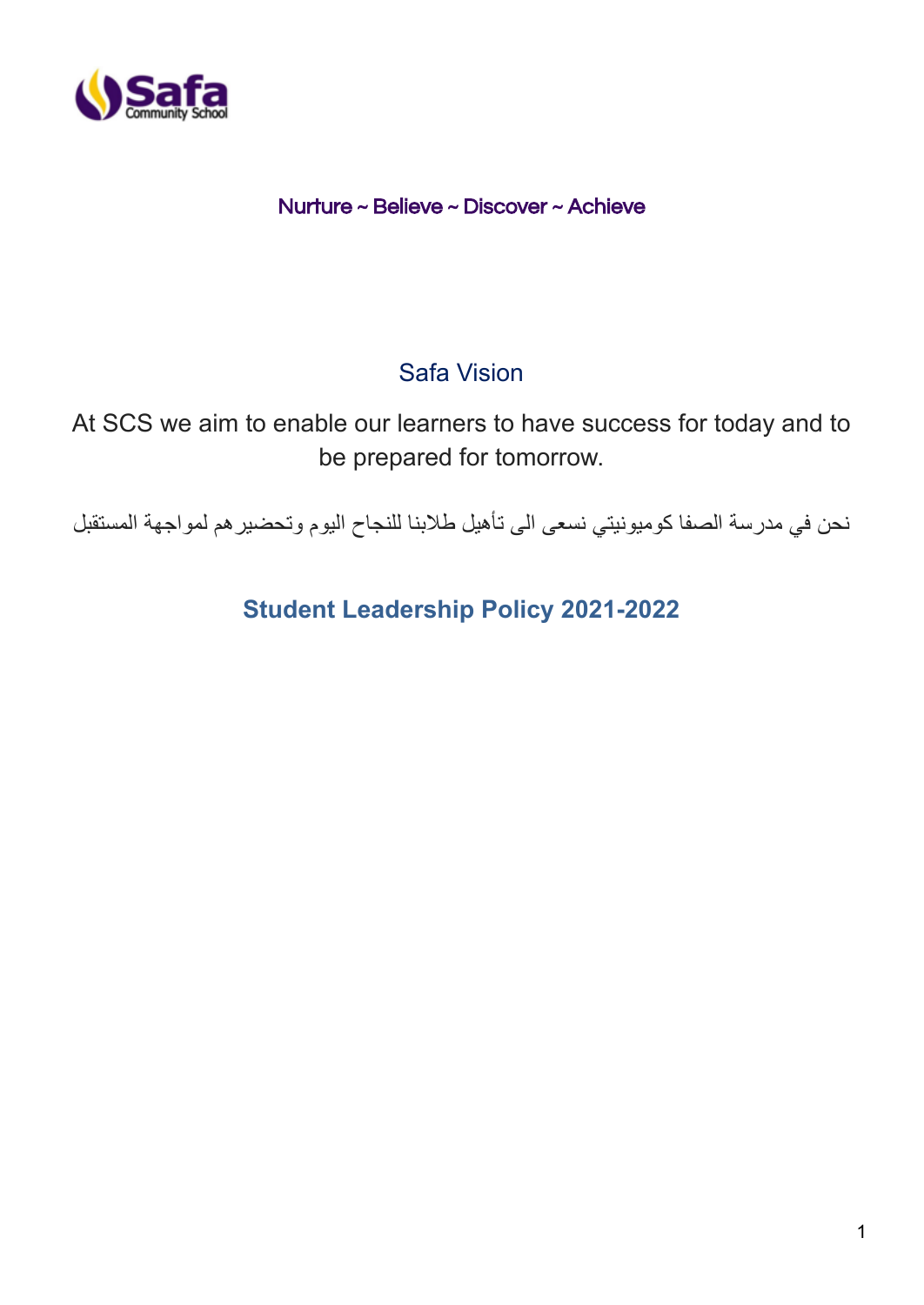

# **Student Leadership Policy 2021-2022**

# **Safa Community School**

# **Contents**

| 1. | <b>Definition and Aims</b><br>2. Guidelines<br>2.1 Foundation Leadership Roles<br>2.2 Primary Leadership Roles<br>2.3 Secondary Leadership Roles<br><b>2.4 Buddy Classes</b><br>2.5 Leadership in learning | 3<br>4,5,6,7 |
|----|------------------------------------------------------------------------------------------------------------------------------------------------------------------------------------------------------------|--------------|
|    | 3. Implementation, process<br>3.1 Head Boy and Head Girl<br>3.2 House Leaders<br>3.3 All other Leadership positions<br><b>3.4 Student Voice</b>                                                            | 7,8          |
|    | 4. Timeline                                                                                                                                                                                                | 8,9          |
| 5. | <b>Roles and Responsibilities</b>                                                                                                                                                                          | 9            |
| 6. | <b>Reference Documents</b>                                                                                                                                                                                 | 9            |
| 7. | <b>Monitoring and Review</b>                                                                                                                                                                               | 9            |
|    | 8. Appendix                                                                                                                                                                                                | 10           |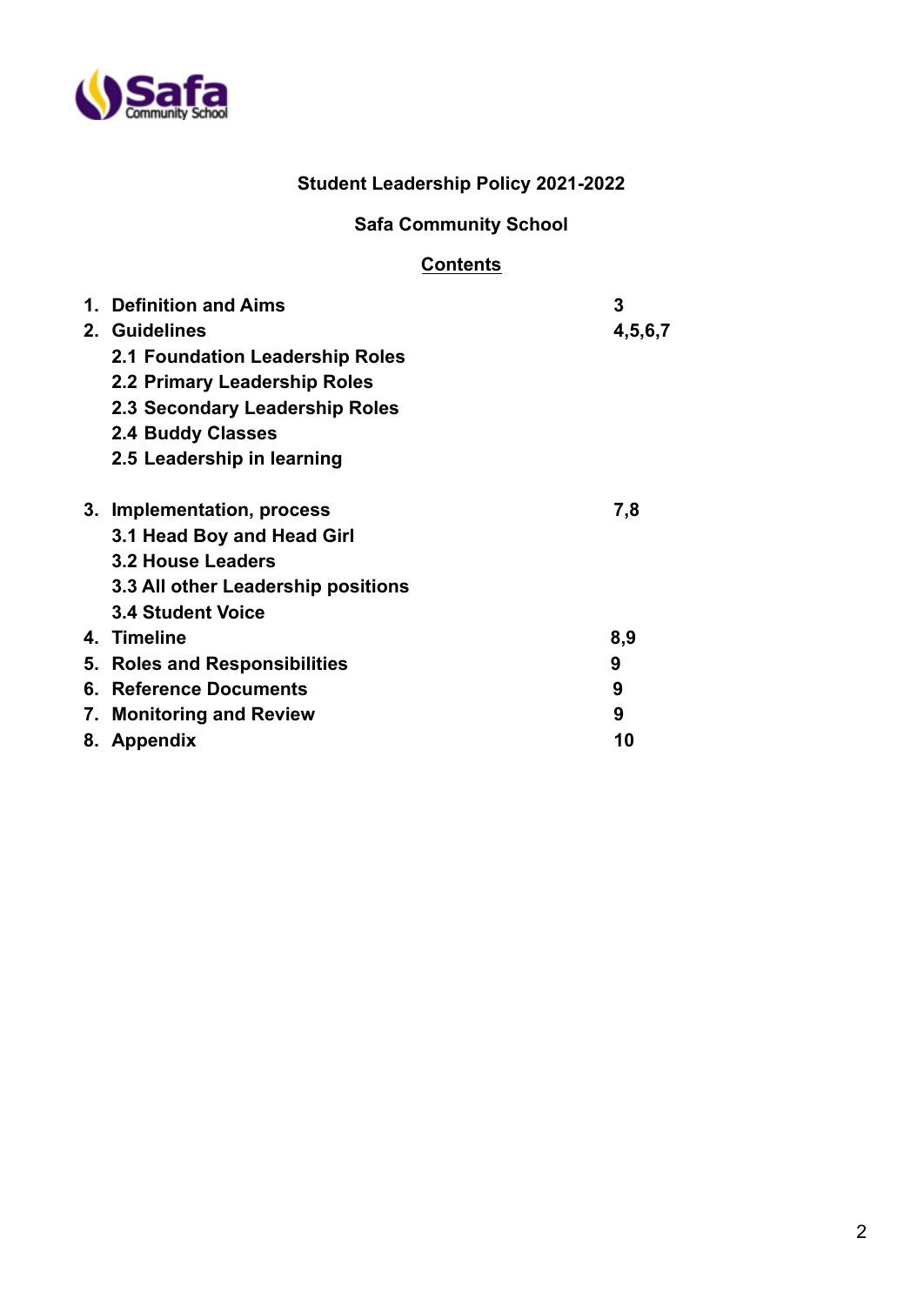

# **1.0 Definition of Leadership:**

"Leadership is the capacity to influence others through inspiration motivated by passion, generated by vision, produced by a conviction, ignited by a purpose."

#### *Myles Munroe*

#### **Aims of the Student Leadership Policy:**

- To provide students with responsibility
- To provide equal opportunity among students
- To ensure students can cooperate with each other
- To give pupils representation in the decision making process
- To ensure that students work together to make fair decisions

#### **Leadership Goals:**

- To enable students to impact on the wider school community in a positive way
- To promote students sense of empathy towards others and pride in themselves at school
- To encourage student voice in the wider school decision making process
- To empower students to create change

#### **Values:**

Purposeful Learning Experiences, Respectful Independent Thinkers, Personalised Academic Success, Caring Family Culture

Another purpose of this policy is to highlight that an individual does not need a title in order to lead. Students are encouraged to lead from within learning situations in the classroom.

"People who lead - whether or not they have a title - strive to make things better for those around them" **Mark Sanborn**

*For Leadership to be worthwhile, students must feel valued and believe they can create positive change in the school community. For this to happen they must feel supported by the teaching team and the student body.*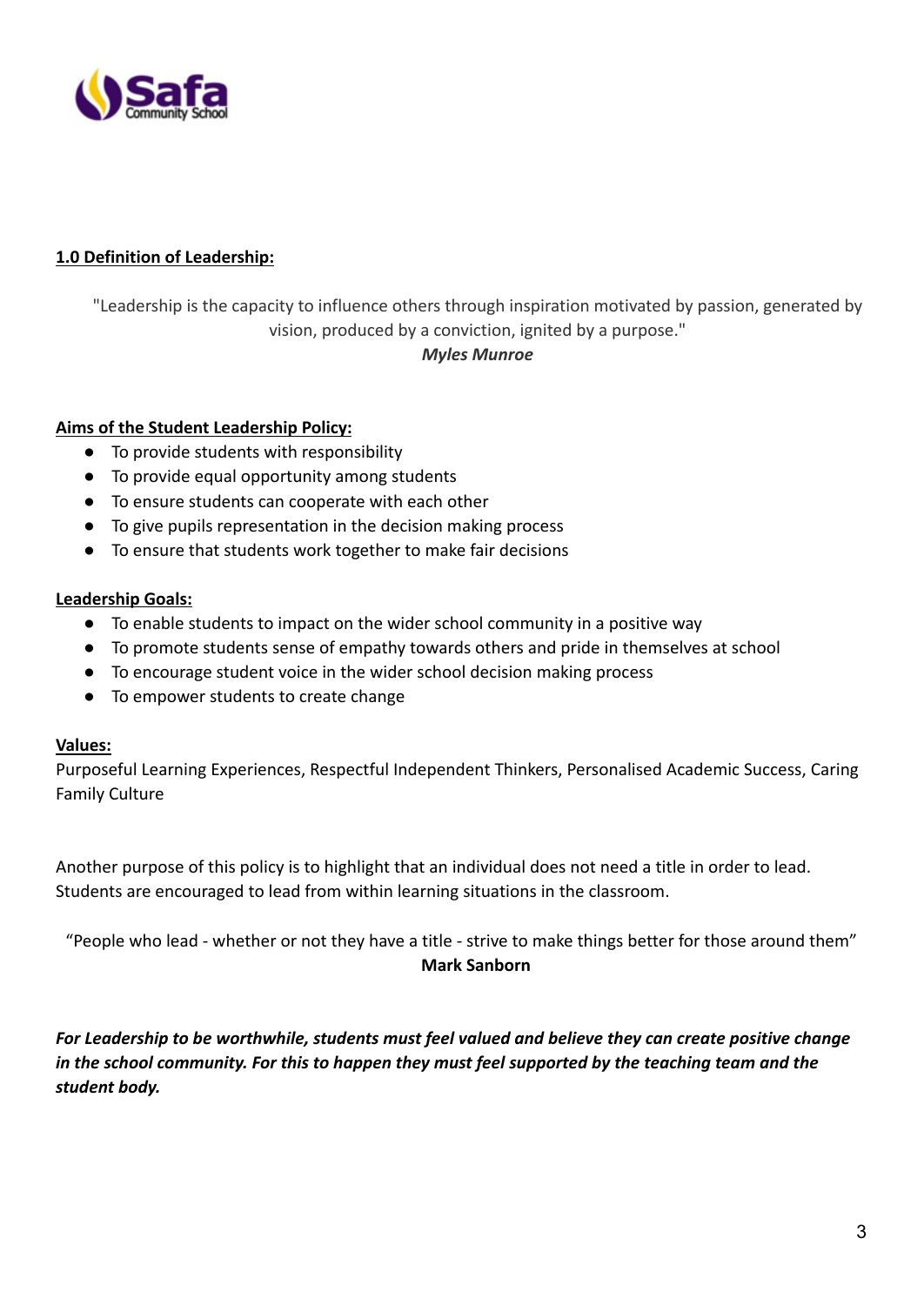

#### **2.0 Guidelines:**

At Safa Community School we attempt to offer a range of leadership opportunities, while also understanding that it is not possible for all students to have a formal leadership position. The leadership positions available can be seen in the table below.

## *2.1 Foundation Leadership Roles*

| <b>Leadership Role</b>                                                                                                               | <b>Purpose</b>                                                                                       | Impact                                                                                                                                                                                                                                                                                        | <b>Lead Teacher</b>   |
|--------------------------------------------------------------------------------------------------------------------------------------|------------------------------------------------------------------------------------------------------|-----------------------------------------------------------------------------------------------------------------------------------------------------------------------------------------------------------------------------------------------------------------------------------------------|-----------------------|
| Line Leader                                                                                                                          | To give children the responsibility<br>of leading the line, ensuring others<br>are walking sensibly. | Children have the opportunity to<br>support their peers in following the<br>class rules of walking. All children<br>want to be the line leader so this is a<br>special responsibility for them.                                                                                               | <b>Class Teachers</b> |
| <b>Perfect Partners</b><br>To encourage children to listen to<br>their partner's reading and 'coach'<br>them if they make a mistake. |                                                                                                      | The Read Write Inc Phonics scheme<br>promotes partner teaching. Children<br>are having to listen to their partner<br>read, whilst following themselves.<br>They have to respond in a positive<br>and encouraging manner e.g 'Have<br>another go', therefore promoting<br>empathetic learners. | <b>Class Teachers</b> |
| Kagan<br>Groups/collabora<br>tive learners                                                                                           | To give children a role within their<br>learning group.                                              | Children have the opportunity to<br>work collaboratively and support<br>each other with ideas, investigations<br>and when exploring. Natural leaders<br>are encouraged to support the rest<br>of the group.                                                                                   | <b>Class Teachers</b> |
| Classroom<br>helper/monitor                                                                                                          | To encourage roles of responsibility<br>within the classroom.                                        | Children understand the rules and<br>responsibilities of making a happy<br>classroom. They feel a sense of<br>importance when being the 'book<br>monitor', 'snack helper' or 'calendar<br>teacher'.                                                                                           | <b>Class Teachers</b> |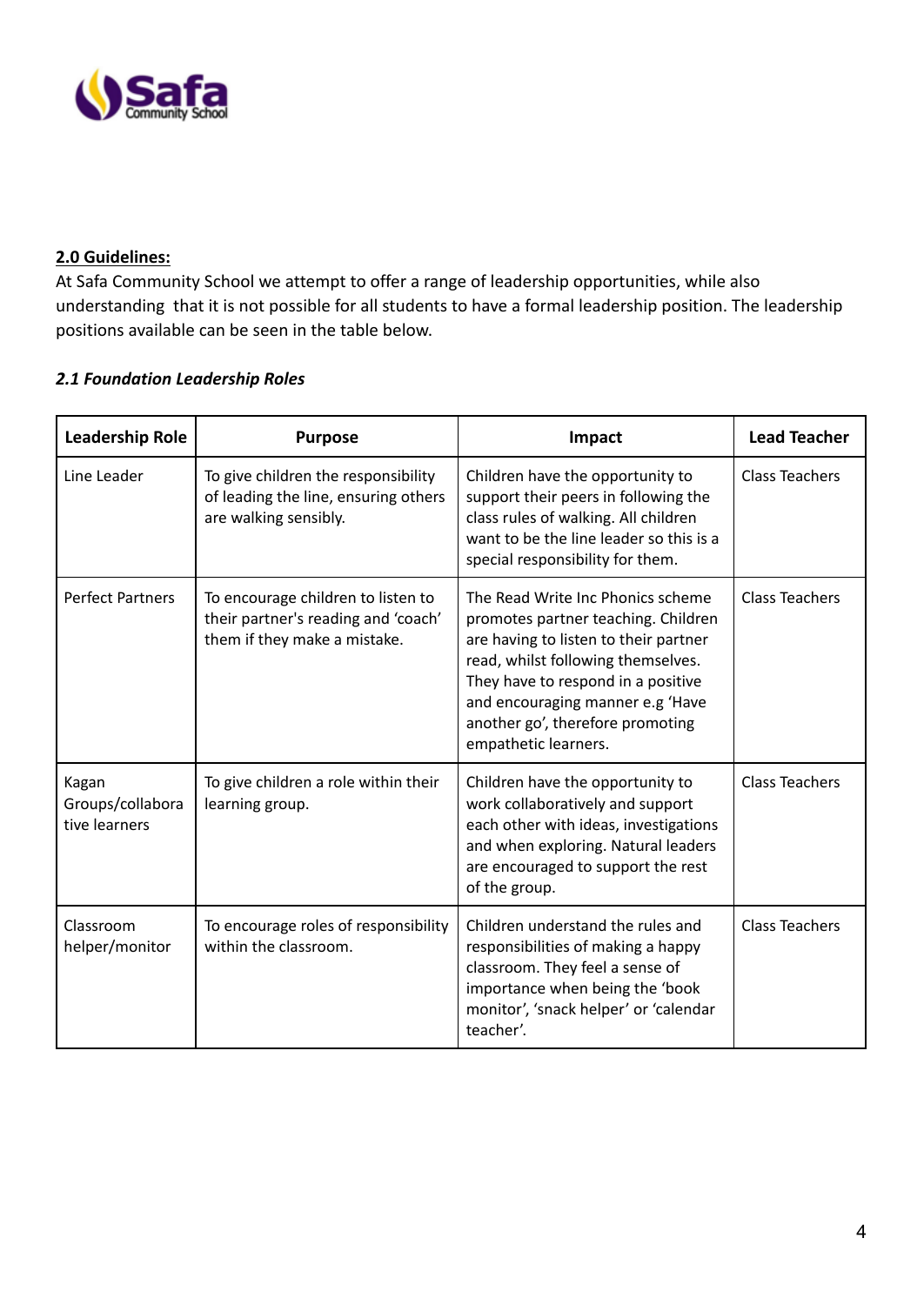

# *2.2 Primary Leadership Roles*

| Leadership<br>Role           | <b>Purpose</b>                                                                                      | Impact                                                                                                                                                                                                                                                                              | <b>Lead Teacher</b>                              |
|------------------------------|-----------------------------------------------------------------------------------------------------|-------------------------------------------------------------------------------------------------------------------------------------------------------------------------------------------------------------------------------------------------------------------------------------|--------------------------------------------------|
| Head Boy<br>and Head<br>Girl | To represent the school<br>and the student body                                                     | Recognised across the school and have greater<br>accountability for their actions. Will have a big presence at<br>assemblies and will often introduce guests to our school and<br>speak at a range of school functions and events.                                                  | Dawn<br>Wearing                                  |
| House<br>Captains            | To promote the values of<br>their house and support<br>student well being.                          | Organise house events and promote the integration of all<br>students within the house. Will hold meetings with student<br>council/ secondary house captains/ Head boy and girl.<br>Responsible for collecting and awarding prizes such as house<br>points leading Primary assembly. | Sophie Stone<br>Year 6<br>Teacher                |
| Sports<br>Captains           | To promote the values of<br>health and fitness and the<br>importance of looking after<br>ourselves. | Support the safe use of playground equipment and monitor<br>the tidying of equipment.<br>Taking part in all sports days to support the younger children<br>and the PE team as required.<br>Taking a leading role in Health and Fitness week activities,<br>eg Wake Up Shake Up.     | PE team/<br>Hannah<br><b>Baxter</b>              |
| Eco<br>Warriors              | To promote and protect the<br>school environment.                                                   | Ensure a clean and safe environment is maintained around<br>school. Organise environmental initiatives that raise<br>awareness of broader environmental issues.                                                                                                                     | Dan Hatton<br>Year 5<br>Teacher                  |
| <b>Art Leaders</b>           | To assist and support the<br>Art teacher with learning<br>environments.                             | Learning environments will be creative and some student<br>initiated.<br>Competitions will be entered and promoted through the Art<br>Leaders.                                                                                                                                      | Jo Lewis<br>Art Teacher                          |
| Student<br>Council           | To promote student voice.<br>Student leadership<br>opportunity for students<br>across Primary.      | Promote student voice across year groups, organise and<br>campaign different initiatives to improve school community<br>Liaising and meeting with House Captains to discuss any<br>student led initiatives.                                                                         | <b>Steven</b><br>Herron<br>Year 6<br>Teacher and |
| Digital<br>Leaders           | To promote and engage<br>students with ICT<br>opportunities and<br>understanding.                   | Promote e-safety and opportunities to further their<br>understanding of ICT in their learning. Meetings to discuss<br>future focuses and initiatives through school.                                                                                                                | Sean<br>Marriner/<br>Lois Gill<br>Computing      |
| Arabic<br>Leaders            | To promote Arabic<br>language and Islamic<br>calendar events.                                       | To promote Arabic as a language with opportunities to lead<br>at school calendar events                                                                                                                                                                                             | Mrs Omama<br>Arabic<br>Teacher                   |
| Islamic<br>Leaders           | To raise the profile of<br>Islamic across the school                                                | To promote Islamic across Islamic A and Islamic B students                                                                                                                                                                                                                          | Abdel<br>Waheb<br>Islamic                        |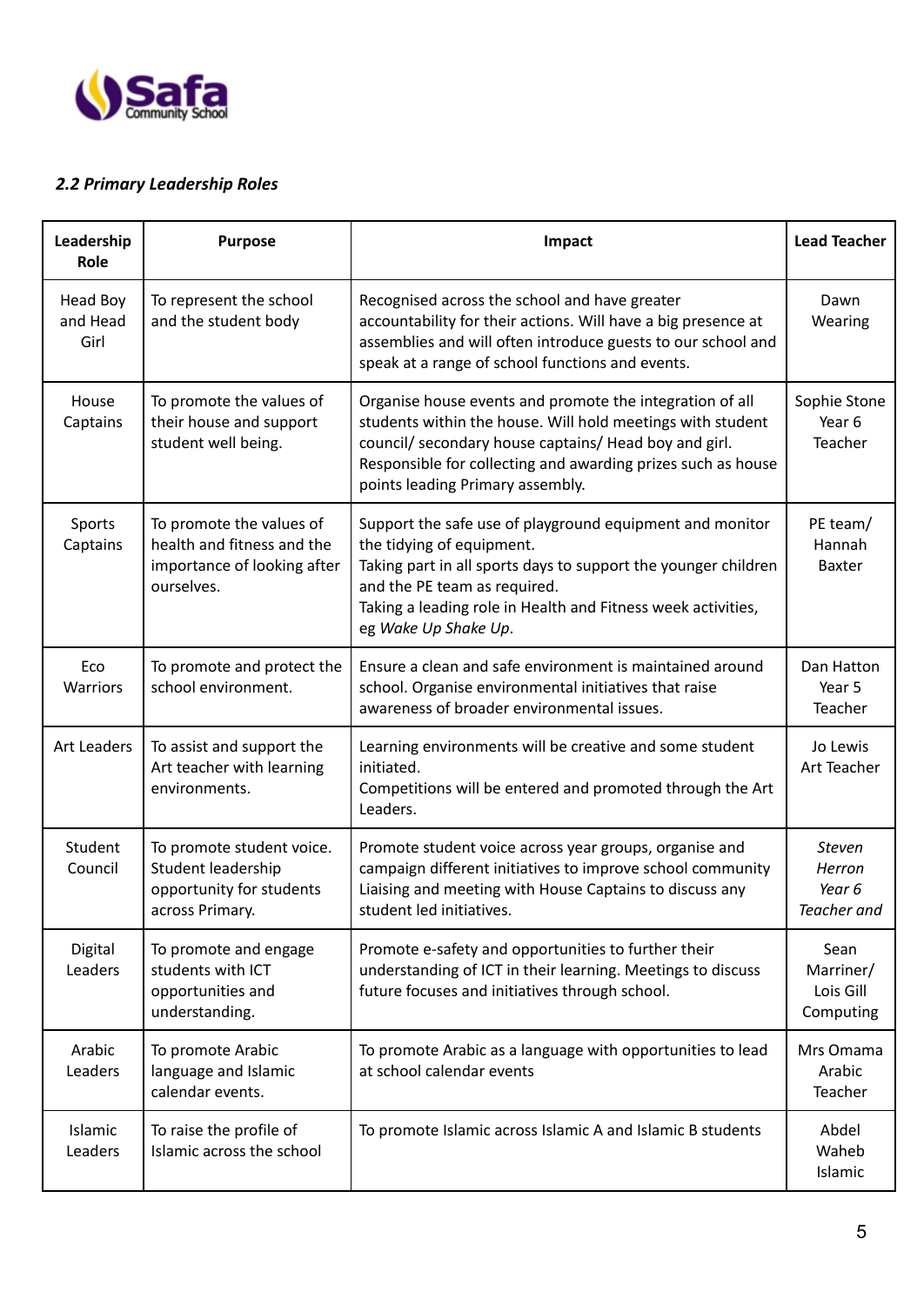

|                         |                                                                                                  |                                                                                                                                                                     | Teacher                                                 |
|-------------------------|--------------------------------------------------------------------------------------------------|---------------------------------------------------------------------------------------------------------------------------------------------------------------------|---------------------------------------------------------|
| Wellbeing<br>Champions  | To promote and share the<br>importance of wellbeing<br>across the school.                        | To share and promote wellbeing through best practice, with<br>activities to support student and staff wellbeing.                                                    | Megan<br><b>Browning</b><br>Head of<br>Wellbeing        |
| Music<br><b>Leaders</b> | To assist and support the<br>music department with<br>performances and the<br>running of events. | To raise the profile of the music department, through<br>performances and ensure that music is accessible to all<br>students with opportunities outside of lessons. | Ms.<br>Vesthuizen<br>Head of<br>Primary<br><b>Music</b> |

# *2.3 Secondary Leadership Roles*

| Leadership<br>Role                                        | <b>Purpose</b>                                                                    | Impact                                                                                                                                                                                                                             | Lead<br><b>Teacher</b>     |
|-----------------------------------------------------------|-----------------------------------------------------------------------------------|------------------------------------------------------------------------------------------------------------------------------------------------------------------------------------------------------------------------------------|----------------------------|
| Head Boy/<br><b>Head Girl</b>                             | To represent the school<br>and the student body                                   | Recognised across the school and have greater accountability for<br>their actions. Will have a big presence at assemblies and will<br>often introduce guests to our school and speak at a range of<br>school functions and events. | Mathew<br>Ashton           |
| House<br><b>Captains</b>                                  | To promote the values<br>of their house and<br>support student well<br>being      | Organise house events and promote the integration of all<br>students within the house. Responsible for collecting and<br>awarding prizes such as house points in assemblies.                                                       | Mathew<br>Ashton           |
| <b>Eco Warriors</b>                                       | To promote and protect<br>the school environment                                  | Ensure a clean and safe environment is maintained around<br>school. Organise environmental initiatives that raise awareness<br>of broader environmental issues.                                                                    | Rebecca<br><b>Williams</b> |
| <b>Arabic and</b><br><b>Islamic</b><br><b>Ambassadors</b> | To promote the Arabic<br>and Islamic values as<br>well as wider world<br>cultures | Raise the awareness of Arabic and Islamic language in school. To<br>raise awareness of the Islamic values and how they align with<br>other world cultures and the values in school.                                                | Oliver<br>Lukeman          |
| <b>Sports</b><br><b>Leaders</b>                           | Promote sporting<br>events and encourage a<br>safe and healthy<br>lifestyle       | Assist the PE department in the organisation and implementation<br>of sporting events. Provide media reviews of all sporting<br>performances. Raise the profile of sports in the school                                            | <b>HOD PE</b>              |
| <b>Student</b><br><b>Librarians</b>                       | To assist and support<br>the school librarian in<br>their duties                  | To raise the profile of the library and ensure that it is accessible<br>to all students                                                                                                                                            | Librarian                  |
| <b>Innovation</b><br><b>Team</b>                          | To assist and support<br>students and teachers<br>with the use of                 | To raise the profile of the bring your own device policy and to<br>assist students and teachers with any issues they may be facing.                                                                                                | Adrianne<br>Deacon         |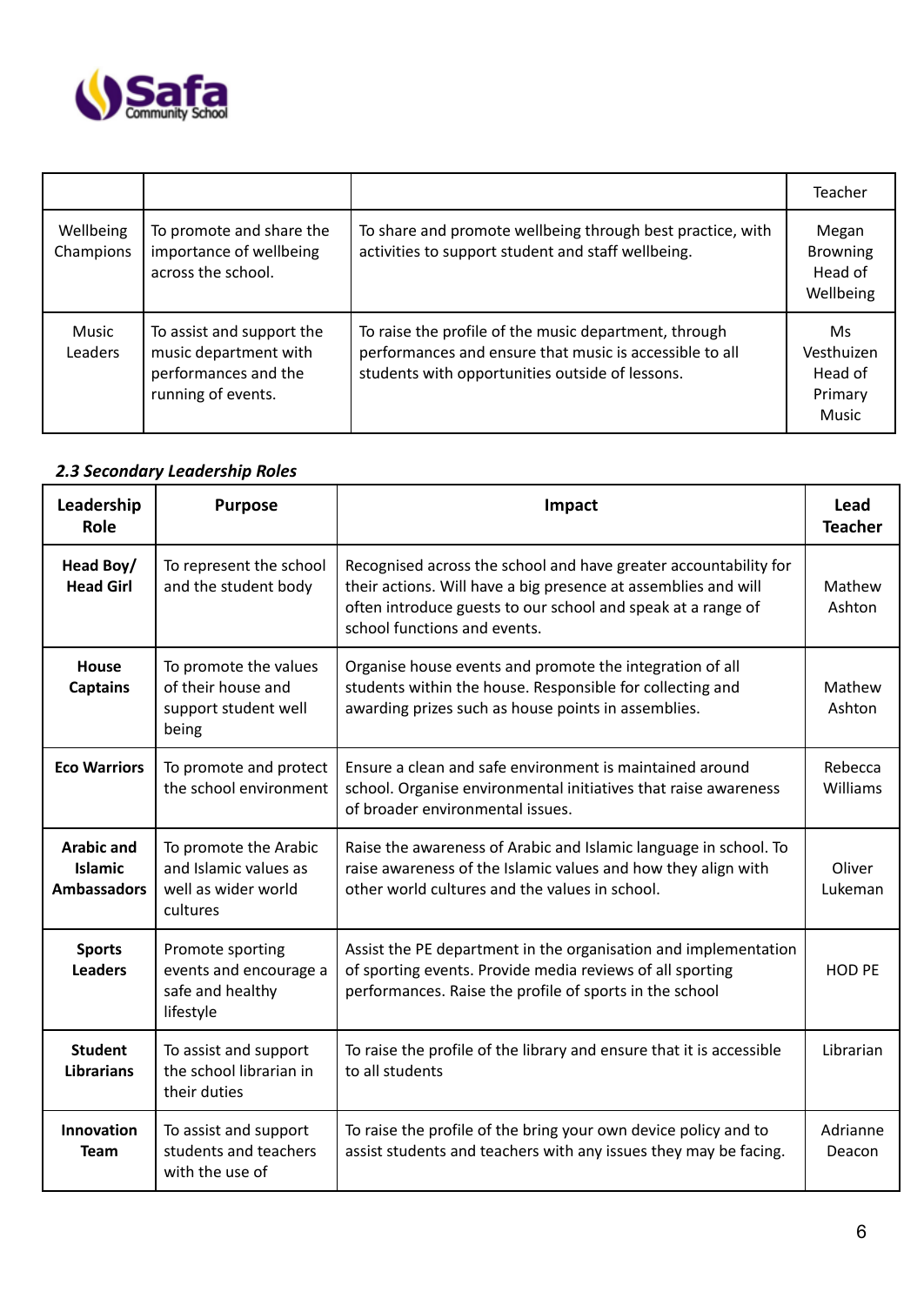

| technology around the<br>school |  |  |
|---------------------------------|--|--|
|---------------------------------|--|--|

# *2.4 Mentoring System*

Mentoring is the influence, guidance, or direction given by a mentor. In a school setting, we will always encourage students to support their peers in their personal or academic development. Mentoring takes place throughout the school involving a range of students from different phases. Being a mentor serves as a way to give back and is an important development and learning experience. Teaching others is the best way to learn yourself. In the same way, mentors become more competent as leaders and communicators as they guide and help rising talent.

## *2.5 Leadership in Learning*

It is important that students know that they have the ability to lead others whether they have a title or not. At SCS we encourage collaboration and communication among our students in lessons and where possible, we ask students to take on leadership roles within the classroom to help improve the learning of others. The use of learning gears promotes collective responsibility in the classroom and provides the students with the opportunity to be self managers and be leaders when working as part of a team.

In the Primary phase the integration of Oracy skills gives the students the chance to take on a variety of roles within a group context and share the leadership responsibilities.

Teachers will provide students with the opportunity to be learning coaches particularly in the primary phase. Secondary students will have leadership opportunities as mentors to younger students helping to set clear targets and goals that are measurable over a period of time.

## **3.0 Implementation:**

Note: the processes below may be altered/ adjusted depending on the number of applicants for each position.

## *Process*

## *3.1 Head Boy and Head Girl*

1. Candidates will write and submit an application by the due date.

2. Successful candidates will complete a group task under observation from staff

3. If successful from the previous task, candidates are interviewed by members of the Senior Leadership Team.

4. Each of the short listed students from interviews prepare a speech that is delivered to the school community at assembly.

6. Elections are conducted, the boy and girl with the most votes is elected as the Head Boy and Head Girl. 7. The Head Boy and Head Girl will hold that role into the next academic year when the same process will occur again.

# *3.2 House Leaders*

1. Candidates will write an application and submit by the due date.

2. All applicants prepare a speech that is delivered to the student members of their House (Hawks, Falcons, Eagles, Kestrels) at a special student meeting.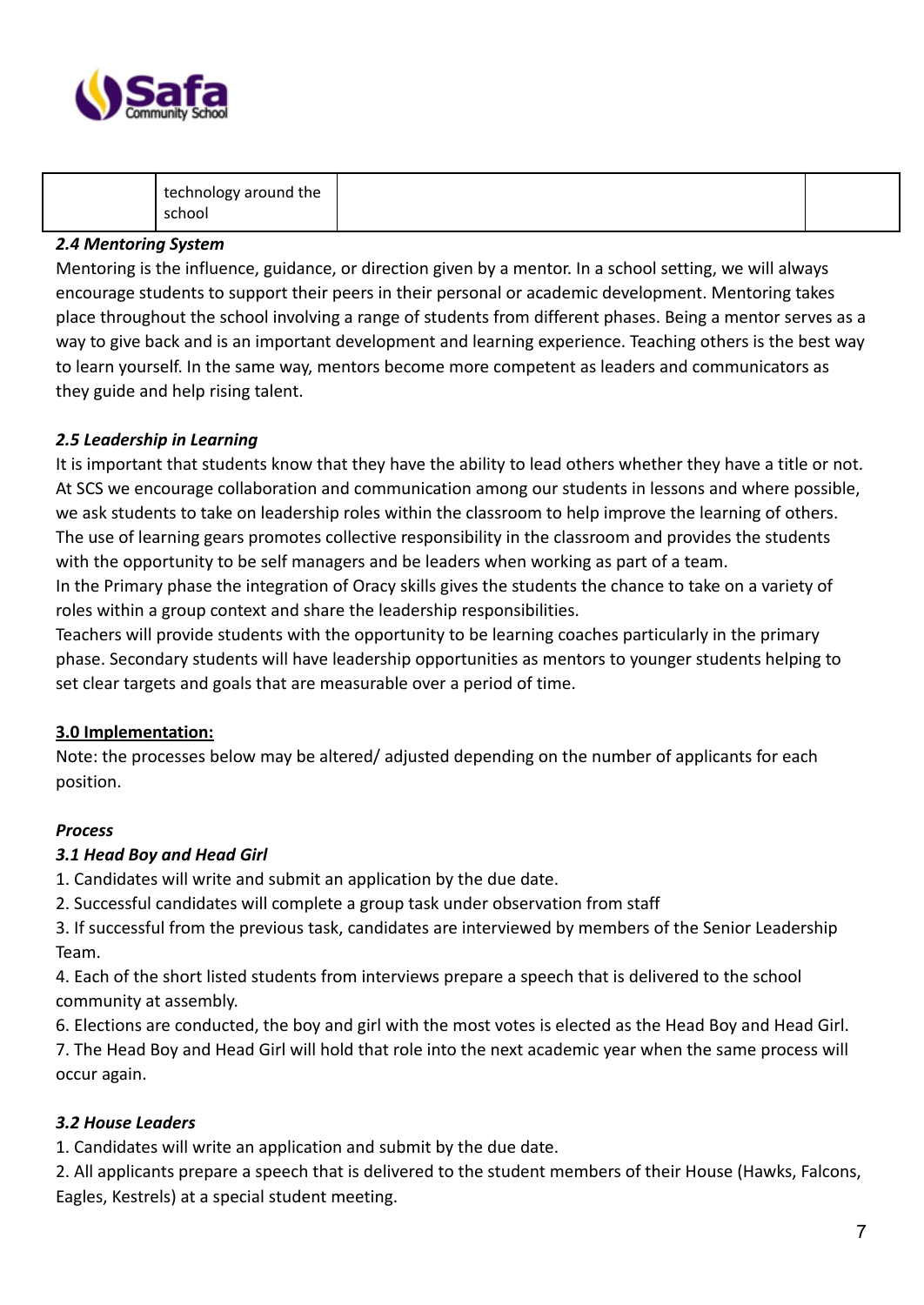

3. Elections are conducted once all speeches have been delivered.

4. The boy and girl with the most votes are awarded the position of House Leader for each of the four houses.

# *3.3 All Other Leaders*

1. Applications are written and submitted by the due date.

2. Dependent on the leadership group, applicants will be interviewed by a teacher who oversees the position that has been applied for (eg. The Music teacher interviews the applicants for Music Leader etc.) 3. The teacher decides on the leader/s based on the application or the interview, and general observations and feedback from class teachers.

# *3.4 Student Voice*

At SCS we aim to provide as much opportunity for students to give their input to what happens within the school and classroom. Our desire is for students to know that their expertise, opinions and ideas are valued in all aspects of school life. Student voice can come from a number of different levels, whether that be a small one to one conversation, group discussion or student leadership meetings.

The school will have a collective group of students that cater to a range of different leadership areas that form part of the school council across Primary and Secondary phases of the school. These students will have the opportunity to apply for these roles. The captains, along with teachers, will decide upon those selected.

Student Leadership groups will meet on a regular basis and be communicated with via Seesaw (primary) and emails (secondary) to decide on any actions or issues that need attention around the school. Lead teachers and at times Head Boy/ Girl will be responsible for chairing these meetings/ interactions for both Primary and Secondary. Minutes will be taken for any in person meetings. It is important that any points for action are implemented by students and they have impact around the school. The lead teacher for the leadership groups will be responsible to ensure that this impact is seen.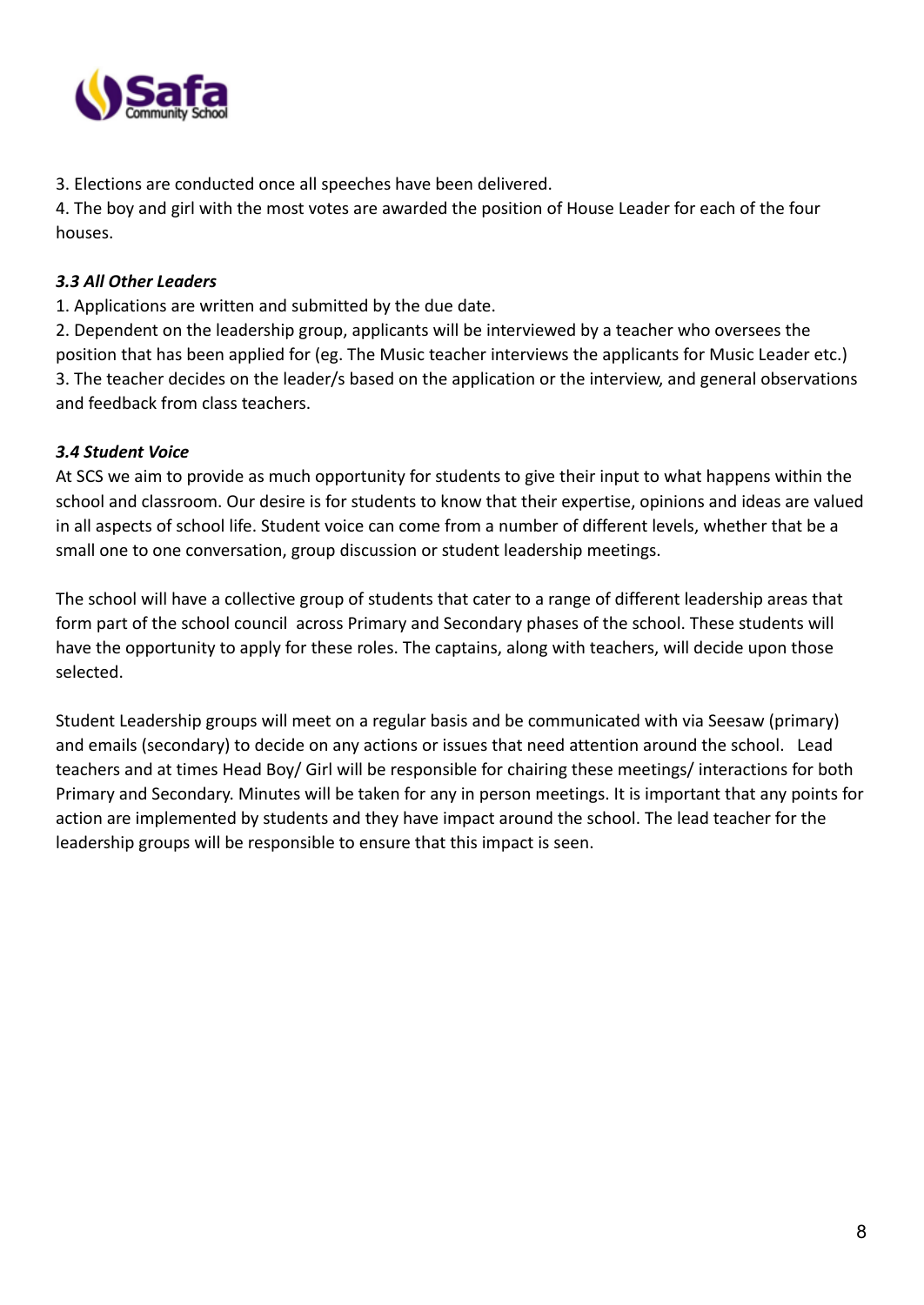

## **4.0 Timeline**

The election timeline informs the school community of the scheduled events for the student leadership applicants. It includes due dates for applications, dates for interviews and speeches, when the election is held and when the announcement of the new student leaders will be made.

| Term 1 | Overview of stage in the process                                                                                                                                                                                                          |
|--------|-------------------------------------------------------------------------------------------------------------------------------------------------------------------------------------------------------------------------------------------|
| Week 4 | Leadership positions are announced in assembly to all students.<br>Students can nominate their peers if they wish to do so.<br>Criteria for all leadership positions will be provided to students for them to<br>prepare for the process. |
| Week 5 | Students prepare their applications and submit them to the relevant person<br>responsible.<br>Interviews and/or presentation of speeches and other aspects of each process will<br>take place at the end of this week.                    |
| Week 6 | Current Head Boy and Head Girl names are removed<br>Voting for Head Boy and Head Girl takes place.<br>Announcements of all other leadership positions to the student body.                                                                |

## **5 - Roles and Responsibilities**

The Principal, in collaboration with the Pastoral Team and Head of Wellbeing, has the overall responsibility to monitor and evaluate the impact that this policy has on the effectiveness and success of our student leaders.

## **6. - Reference Documents**

This document describes the school's approach to promoting student leadership across all phases. The policy is intended as guidance for all staff including non-teaching staff and governors. This policy should be read in conjunction with:

- Mental Health and Wellbeing Policy
- Pastoral Policies
- Teaching and Learning Policy